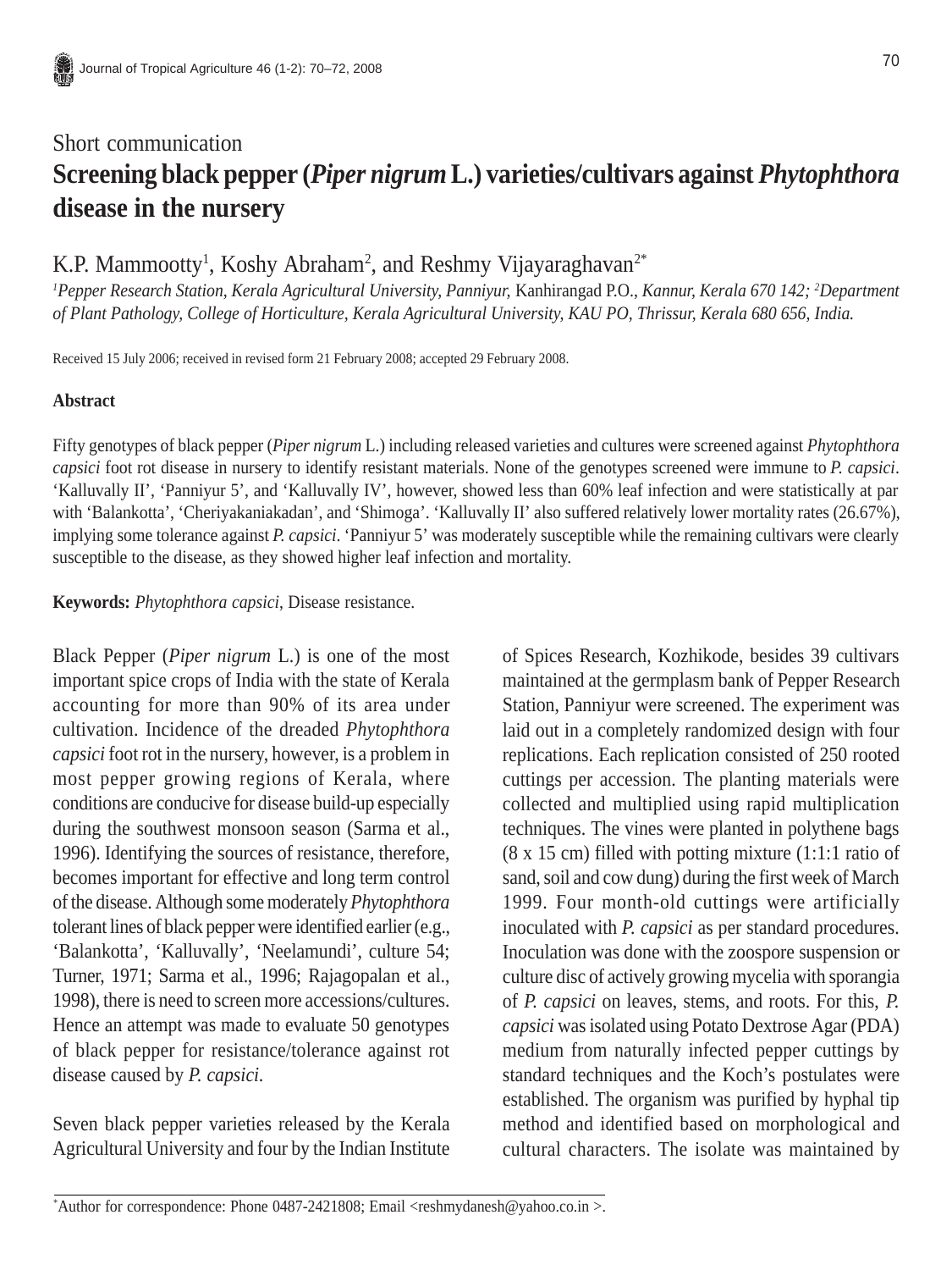periodic subculturing in PDA medium. Observations on the incidence of leaf infection and mortality were recorded at regular intervals and the data were analyzed using one-way ANOVA followed by Duncan's Multiple Range Test for mean separation.

None of the genotypes tested were immune to *P. capsici.* However, they showed varying intensities of leaf infection and mortality (Table 1). For instance, 'Kalluvally II', 'Panniyur 5', and Kalluvally IV' showed less than 60% leaf infection and were largely similar to 'Balankotta', 'Cheriyakaniakadan', and 'Shimoga'. Although 'Kalluvally II' showed the lowest mortality (26.67%), it was on par with six other genotypes. Among the released varieties, 'Panniyur 5' had the lowest leaf infection and mortality levels (31.3%) implying some degree of tolerance for this cultivar against *P. capsici*.

*Table 1.* Leaf infection and mortality percentage of black pepper varieties/cultivars screed at the Pepper Research Station, Panniyur against *P. capsici* foot rot in the nursery.

| Varieties/Cultivars | Leaf infection (%)              | Mortality (%)                |
|---------------------|---------------------------------|------------------------------|
| 'Aimperian'         | $91.3(1.28)$ abcd               | $82.4 (1.14)^a$              |
| 'Angamali'          | 95.3 $(1.36)$ <sup>ab</sup>     | 68.8 (0.98) <sup>abcd</sup>  |
| 'Arakulam munda'    | 87.3 (1.21) <sup>abcdef</sup>   | 69.2 (0.98) <sup>abcd</sup>  |
| 'Balankotta'        | $70.7(1.04)$ defg               | $40.0(0.68)$ <sup>def</sup>  |
| Ceylon              | $92.0(1.29)$ abcd               | $62.1(0.91)$ abcd            |
| 'Cheriyakaniakadan' | $74.0(1.08)$ cdefg              | $66.7(0.96)$ abcd            |
| 'Kalluvally II'     | 54.0 (0.84) <sup>g</sup>        | $26.7(0.54)^f$               |
| 'Kalluvally IV'     | $56.0(0.5)^{s}$                 | 41.1 $(0.69)$ <sup>def</sup> |
| 'Kaniyakadan'       | 87.3 (1.21) <sup>abcdef</sup>   | 53.3 (0.82)bcdef             |
| 'Karimkotta'        | $86.7(1.21)$ <sup>abcdef</sup>  | $62.0(0.91)^{abcd}$          |
| 'Karimunda 1'       | 89.3 (1.25) <sup>abcd</sup>     | 73.7 (1.04) <sup>abc</sup>   |
| 'Karimunda II'      | $90.0$ $(1.25)$ <sup>abcd</sup> | $62.2 (0.92)^{abcd}$         |
| 'Karuvilanchi'      | $90.0$ $(1.25)$ <sup>abcd</sup> | $72.0 (1.02)$ <sup>abc</sup> |
| 'Kottanadan'        | $81.3(1.13)^{bcdef}$            | $62.0(0.91)$ <sup>abcd</sup> |
| 'Kottaram'          | $86.7 (1.21)^{abcdef}$          | 53.3 (0.82)bcdef             |
| 'Kuthiravally'      | $95.3(1.35)$ <sup>abc</sup>     | 80.3(1.12) <sup>ab</sup>     |
| 'Malligesara'       | $92.7(1.30)$ abcde              | $66.8(0.98)$ abcd            |
| 'Munda'             | $90.0 (1.26)$ <sup>abcd</sup>   | $72.1 (1.03)$ <sup>abc</sup> |
| 'Mundi'             | $85.0 (1.18)^{bcdef}$           | 64.4 (0.93) <sup>abcd</sup>  |
| 'Neelamundi'        | $92.0(1.29)$ abcd               | 68.9 (0.99) <sup>abcd</sup>  |
| 'Nilgiris'          | $96.0(1.38)$ <sup>ab</sup>      | $73.3(1.03)$ <sup>abc</sup>  |
| 'Padarpan'          | $88.0 (1.22)^{abcdef}$          | $68.0(0.98)$ abcd            |
| 'Panchami'          | $85.3 (1.18)^{bcdef}$           | $75.9(1.08)$ <sup>abc</sup>  |
| 'Panniyur 1'        | $88.7(1.24)$ <sup>abcde</sup>   | $67.2 (0.97)$ abcd           |
| 'Panniyur 2'        | $68.0(0.97)$ efg                | $67.8(0.97)$ abcd            |

Other genotypes evaluated showed high leaf infection and mortality, signifying susceptibility to the disease. The present results are also in agreement with the previous attempts to screen pepper genotypes against *Phytophthora* rot (Shylaja et al., 1996; Sarma et al., 1997, and Rajagopalan et al., 1998). These workers reported that the genotypes evaluated did not exhibit any absolute resistance. But 'Kalluvally', 'Balankotta', Narayakodi', 'Uthirankotta', 'Cheriyakaniakadan', 'Neelamundi', and 'Cholamundi' showed moderate tolerance against the disease. The tolerant reaction of 'Kalluvally II' may be attributed to the anatomical and biochemical differences as exemplified by Dagde (1999), who studied the anatomical and biochemical differences between the moderately tolerant 'Kalluvally' and the susceptible 'Panniyur 1'.

|  | <i>Table 1</i> contd |
|--|----------------------|
|--|----------------------|

| 'Panniyur 3       | $90.0(1.27)$ <sup>abcd</sup>  | $67.3 (0.96)^{\text{abcd}}$  |
|-------------------|-------------------------------|------------------------------|
| 'Panniyur 4'      | 95.3 (1.40) <sup>ab</sup>     | 73.7 (1.04) <sup>abc</sup>   |
| 'Panniyur 5'      | 55.0 (0.84) <sup>g</sup>      | $31.2(0.59)$ ef              |
| 'Panniyur 6'      | $90.7(1.26)$ abcd             | $60.0(0.89)$ abcd            |
| 'Panniyur 7'      | 85.3 (1.18)bcdef              | 59.3 (0.89) <sup>abcd</sup>  |
| 'Perumkodi'       | 64.0 (0.97)fg                 | 55.6 $(0.85)$ abcde          |
| 'Perumunda'       | 98.0 (1.46) <sup>a</sup>      | $71.1 (1.01)$ <sup>abc</sup> |
| 'Poonjarmunda'    | 95.3 (1.39) <sup>ab</sup>     | $77.7(1.08)$ <sup>abc</sup>  |
| 'Pournami'        | 85.3 (1.19)bcdef              | 64.4 (0.94) <sup>abcd</sup>  |
| 'Shimoga'         | $76.7(1.08)$ cdef             | 82.3 (1.14) <sup>ab</sup>    |
| 'Sreekara'        | $86.0(1.19)$ abcdef           | 53.7 (0.82)abcdef            |
| 'Subhakara'       | 93.3 (1.31)abcd               | 66.7 (0.96)abcd              |
| 'Thevarmundi'     | 86.0 (1.19) abcdef            | $72.7(1.03)$ abc             |
| 'Thevarmundi'     | $91.3(1.28)$ abcd             | $80.0(1.11)$ <sup>ab</sup>   |
| 'Thulakodi'       | 97.3 (1.41) <sup>ab</sup>     | $69.0(0.98)$ abcd            |
| 'Uthirankotta 1'  | 88.0 (1.23) abcdef            | 64.4 (0.94) <sup>abcd</sup>  |
| 'Uthirankotta II' | 94.0 (1.34)abcd               | 63.9 (0.89) abcd             |
| 'Vellanamban I'   | 83.3 (1.15)bcdef              | 57.9 (0.87) abcde            |
| 'Vellanamban II'  | 84.7 (1.17) bcdef             | 69.5 (0.92) <sup>abcd</sup>  |
| Culture 406       | $86.0(1.19)$ abcdef           | 62.2 90.92)abcd              |
| Culture 1558      | 92.7 (1.30) abcde             | 69.3 (0.99) <sup>abcd</sup>  |
| Culture 6391      | 94.0 (1.32)abc                | 69.3 (0.99) <sup>abcd</sup>  |
| <b>TMB I</b>      | 87.3 (1.21) <sup>abcde</sup>  | 58.7 (0.89) <sup>abcd</sup>  |
| <b>TMB VIII</b>   | $90.0(1.29)$ abcd             | $67.1 (0.96)$ abcd           |
| <b>TMB IX</b>     | 85.3 (1.29) <sup>abcdef</sup> | 48.9 (0.77) <sup>cdef</sup>  |
|                   |                               |                              |

Arc-sine transformed values are given in parenthesis. Means with the same superscript (column-wise for a parameter) do not differ significantly.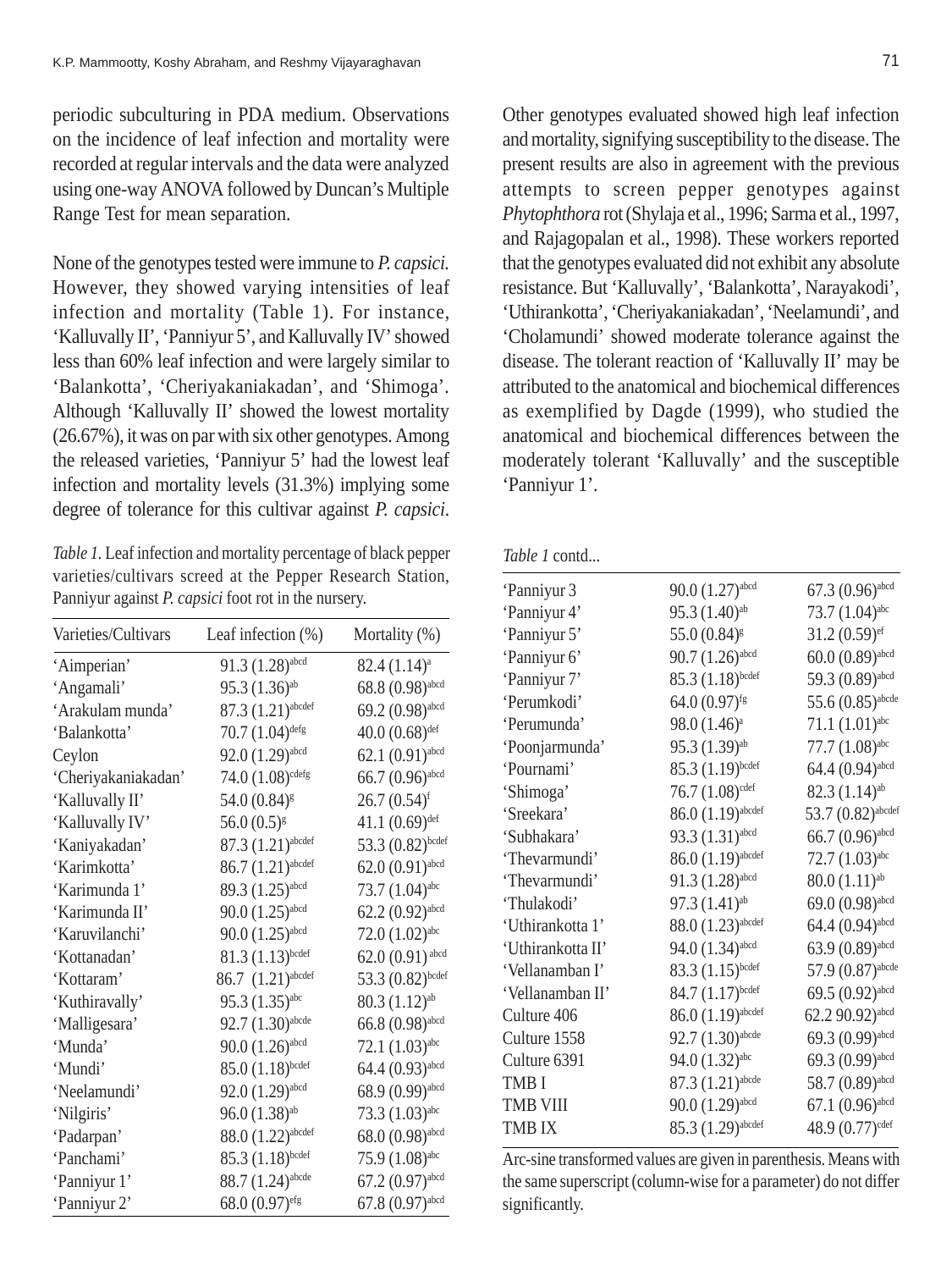#### **References**

- Dagde, S.B. 1999. Anatomical and biochemical investigations on *Phytophthora* foot rot diseases reaction in *Piper* spp. MSc (Hort) thesis submitted to the Kerala Agricultural University, Thrissur, 115p.
- Rajagopalan, A., Ibrahim, K.K., Pillai, V.S., Satheesan, K.N., Neema, V.P., and Mammootty, K.P. 1998. Comparative evaluation of black pepper (*Piper nigrum* L.) cultivars and promising cultures for yield and tolerance to pests and diseases. In: Jacob, N.M., Licy, K.C., Joseph, J., and Thomas, K.K. (eds). *Developments in Plantation Crops Research*, PLACROSYM XII, 27-29 November 1996, Kottayam, Kerala, pp.1–5.

Sarma, Y.R., Anandaraj, M., and Venugopal, M.N. 1996.

biological control of diseases of spices. In: Anandaraj, M. and Peter, K.V. (eds). *Biological Control on Spices*, Indian Institute of Spices Research, Calicut, pp. 42–46.

- Sarma, Y.R., Premkumar, T., and Remana, K.V. 1997. Disease management in *Phytophthora* root rot affected black pepper plantations. *Annual Report 1996-97*. Indian Institute of Spices Research, Calicut, Kerala, 63p.
- Shylaja, M.R., Nair, G.S., Nazeem, P.A., Mallika, V.K., and Mathew, M.K. 1996. *In vitro* screening of black pepper (*Piper nigrum* L.) for tolerance to *Phytophthora capsici*. J. Plant. Crops (Suppl.), 24: 171–178.
- Turner, G.J. 1971. Resistance in *Piper* and other pants to infection by *Phytophthora palmivora* from *Piper nigrum.* Trans. Brit. Mycol. Soc., 57: 61–62.